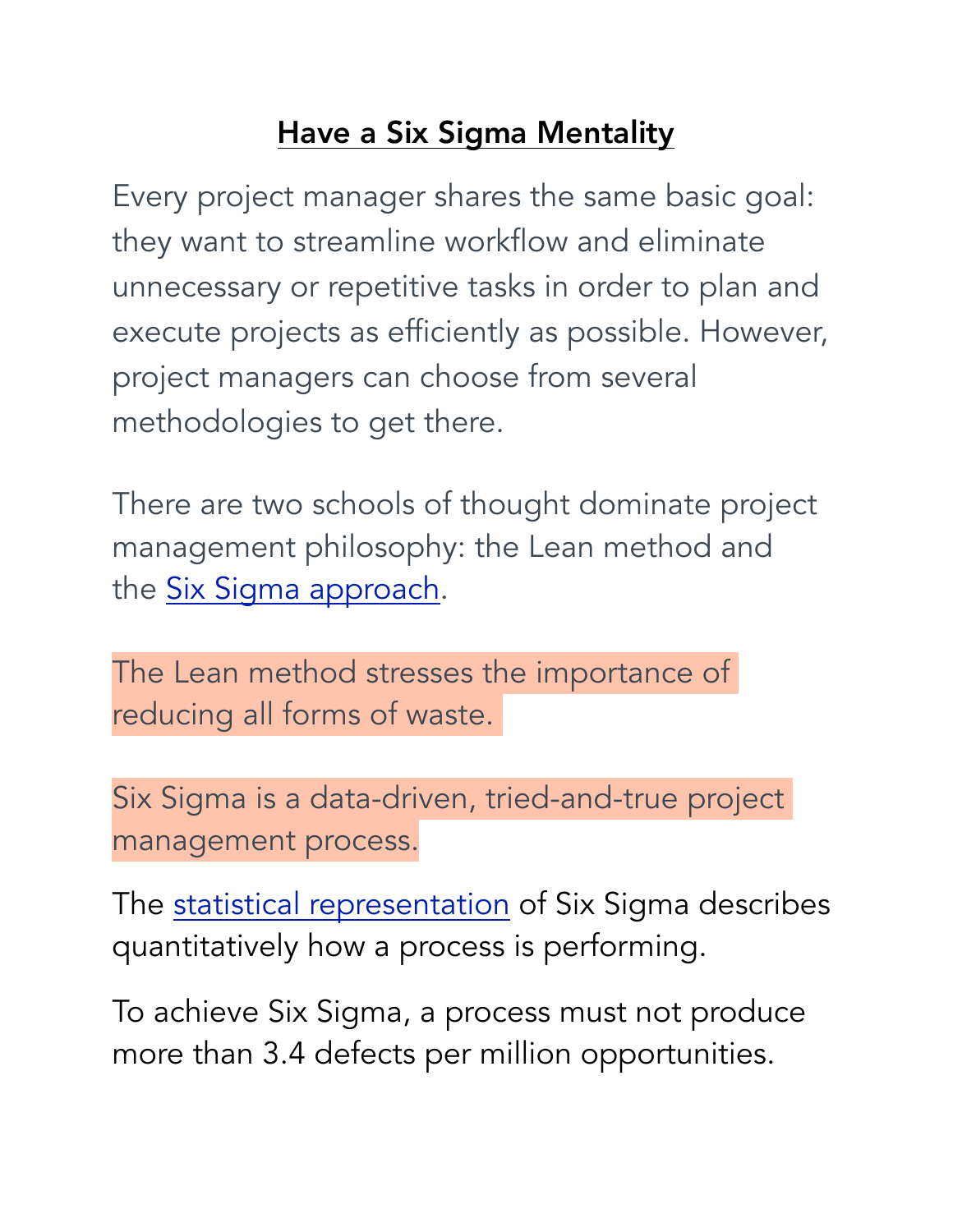A Six Sigma defect is defined as anything outside of customer specifications.

A Six Sigma opportunity is then the total quantity of chances for a defect.

The fundamental objective of the Six Sigma methodology is the implementation of a measurement-based strategy that focuses on process improvement and variation reduction through the application of Six Sigma improvement [projects](https://www.isixsigma.com/implementation/project-selection-tracking/).

This is accomplished through the use of two Six Sigma sub-methodologies: DMAIC and DMADV.

The Six Sigma DMAIC process (define, measure, analyze, improve, control) is an improvement system for existing processes falling below specification and looking for incremental improvement.

The Six Sigma DMADV process (define, measure, analyze, design, verify) is an improvement system used to develop new processes or products at Six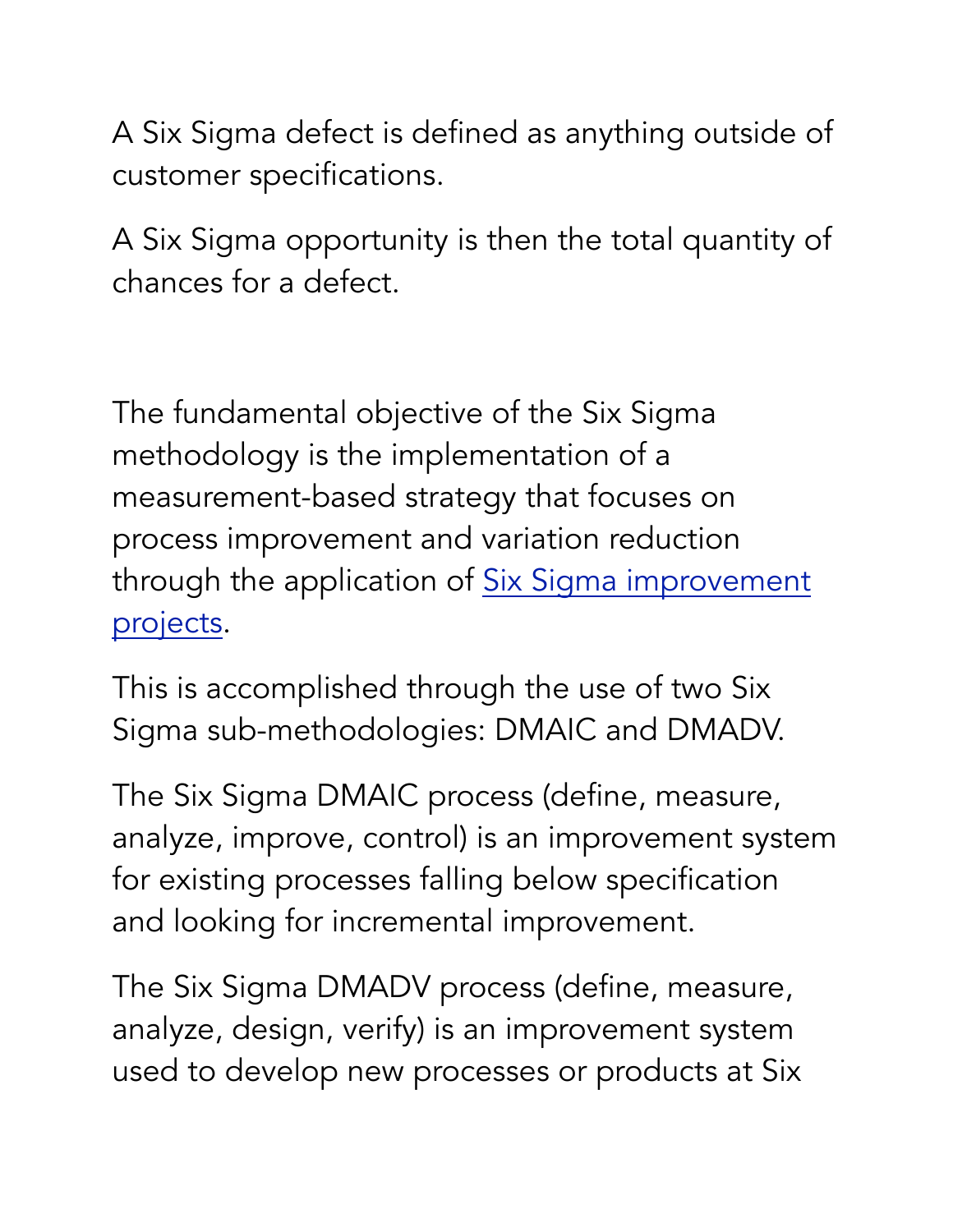Sigma quality levels. It can also be employed if a current process requires more than just incremental improvement.

Both Six Sigma processes are executed by Six Sigma Green Belts and Six Sigma Black Belts, and are overseen by Six Sigma Master Black Belts.

According to the Six Sigma Academy, Black Belts save companies approximately \$230,000 per project and can complete four to six projects per year. (Given that the [average Black Belt salary is](https://store.isixsigma.com/?orderby=date&s=salary+survey&post_type=product)  [\\$80,000](https://store.isixsigma.com/?orderby=date&s=salary+survey&post_type=product) in the United States, that is a fantastic return on investment.)

General Electric, one of the most successful companies implementing Six Sigma, has estimated benefits on the order of \$10 billion during the first five years of implementation. [GE first began Six](http://www.isixsigma.com/implementation/financial-analysis/six-sigma-costs-and-savings/)  [Sigma in 1995 after Motorola and Allied](http://www.isixsigma.com/implementation/financial-analysis/six-sigma-costs-and-savings/)  [Signal](http://www.isixsigma.com/implementation/financial-analysis/six-sigma-costs-and-savings/) blazed the Six Sigma trail. Since then, thousands of companies around the world have discovered the far reaching benefits of Six Sigma.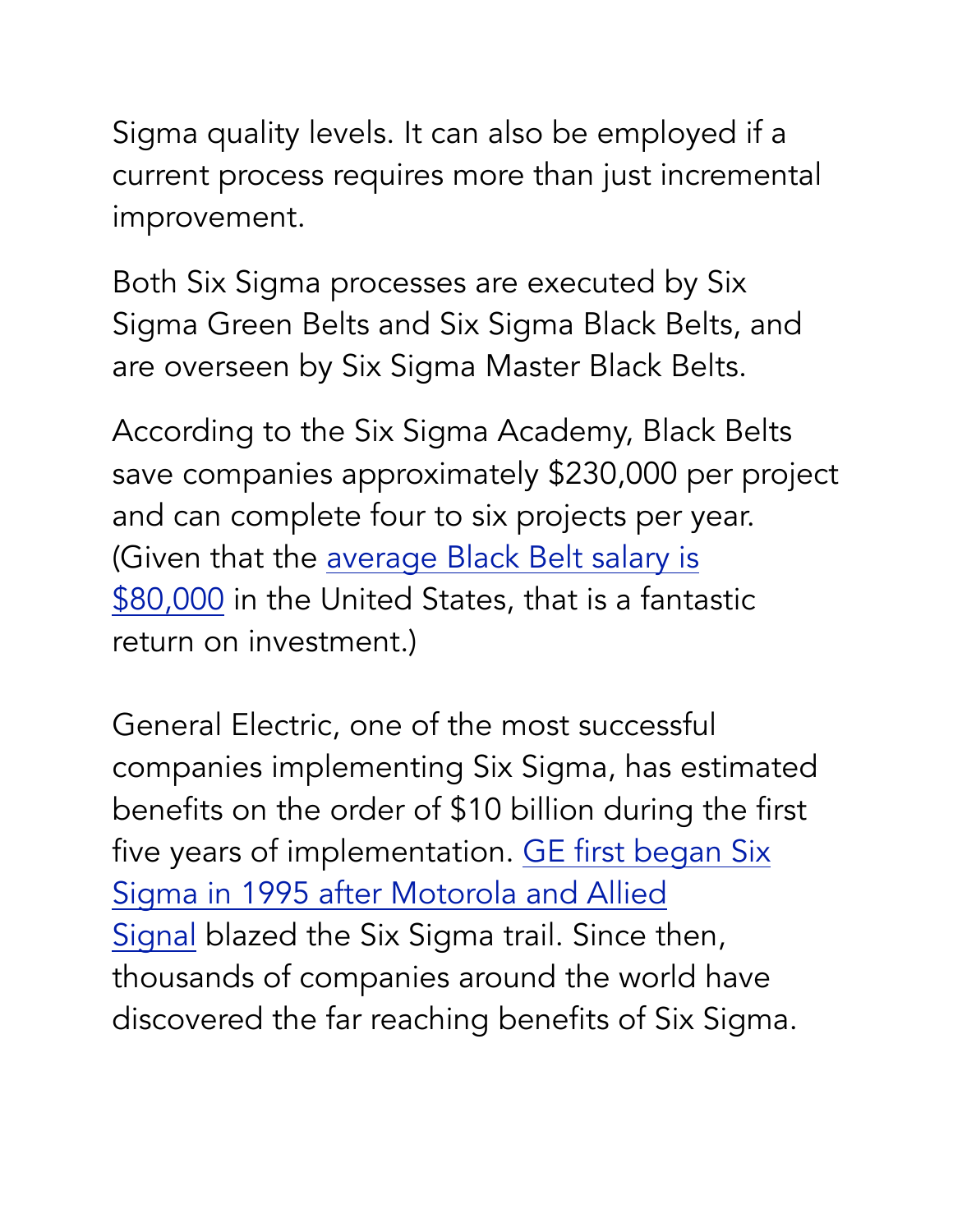# Lean Six Sigma principles

#### 1. Focus on the customer

One of the oldest, yet most prudent, pieces of business advice holds true today. No matter what business you're in, you should always put customers first. Everything should revolve around your customers and their needs. After all, without customers, where would your organization be?

Before you start making any drastic or even minor changes, establish the level of quality or requirements that you have promised your customers. Every decision you make should bring your company closer to delivering maximum value.

## 2. Figure out your value stream

You need to see the current state of your process before you can move forward and make improvements. Identifying value stream is indisputably what makes Lean Six Sigma principles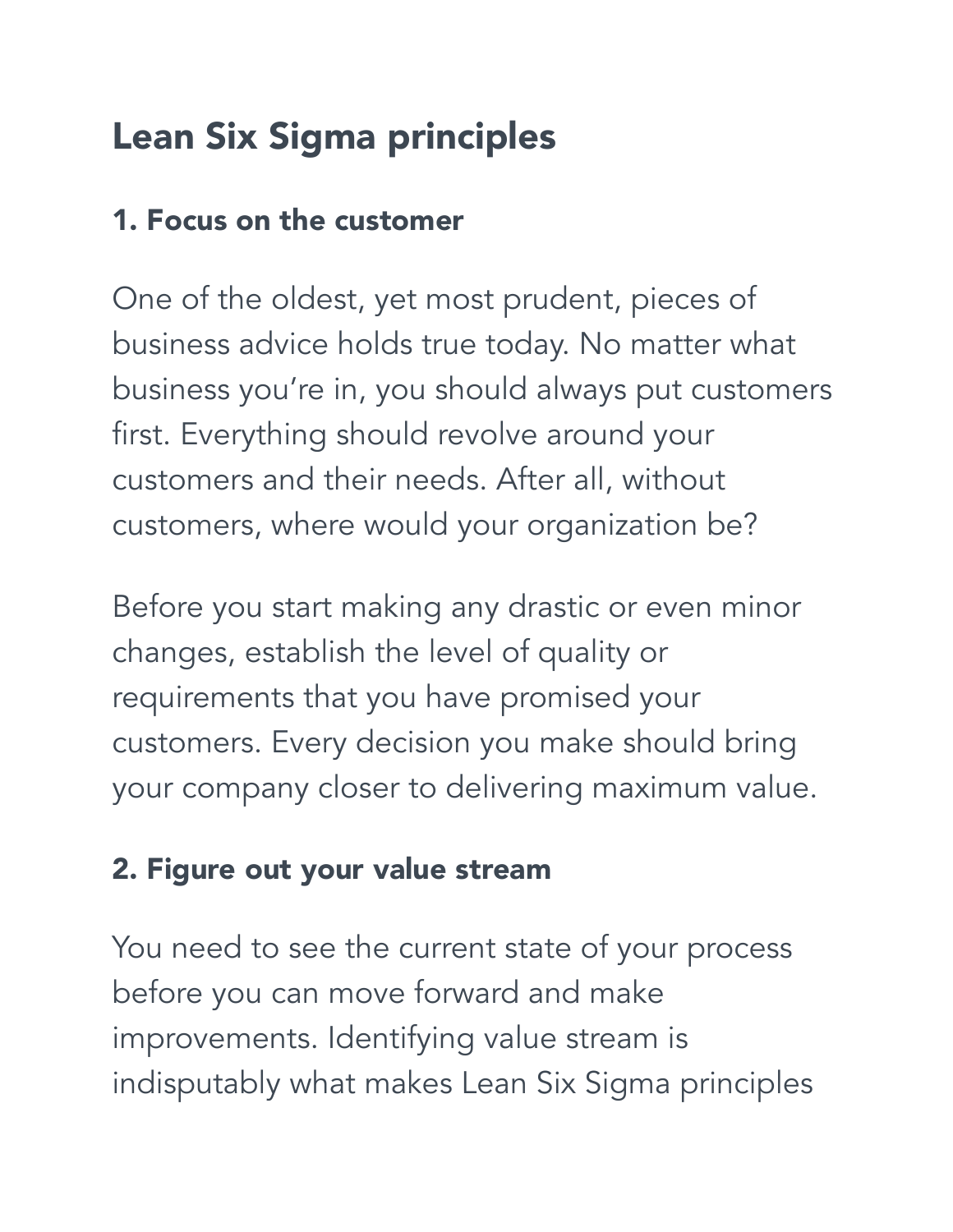so effective. It's how businesses visualize all of the steps in a given process and highlight areas of waste.

How do a few pieces of plastic and glass on an assembly line ultimately become a 4K television? A value stream map showcases every single step, including purchasing parts, assembling them (and checking for quality assurance), and distributing the finished product. From there, your company would determine which steps add value and which do not (and can, therefore, be removed from the process).

Want to create your own value stream map? Read [this blog post](https://www.lucidchart.com/blog/how-to-create-a-value-stream-map) if you'd like us to walk you through the entire process, or get started right away with the value stream map template below.

*Value Stream Map Template (Click on image to modify this template)* 3. Take out the trash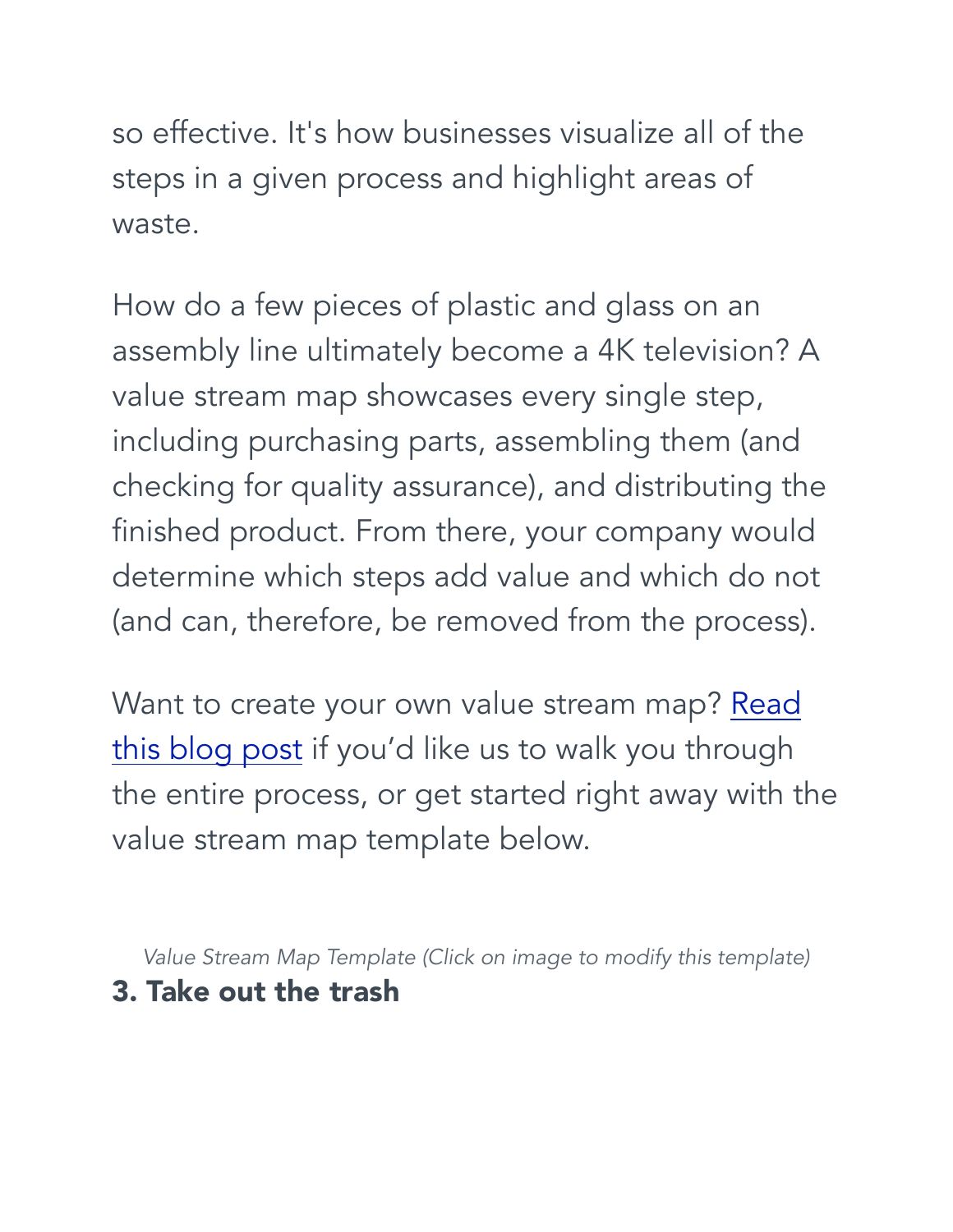Once you have put together your current value stream, you can identify the problems with your workflow and solve them. Remove any non-valueadded activities or opportunities for defects.

On your value stream map, avoid highlighting areas that are working fluidly. True, it's important to showcase successes and wins for employee morale and building company culture. However, Lean Six Sigma methodology is about finding where problems arise, fixing them, and preventing future occurrences.

If your value stream map doesn't clarify exactly where the problem lies, you can use several other diagrams to work through potential root causes of the issue. Cause-and-effect diagrams, also known as fishbone diagrams for their layout, can help you identify problems within different areas of your business. For example, service industries typically look at the four p's—policies, procedures, people, and the plant/technology—to find potential causes.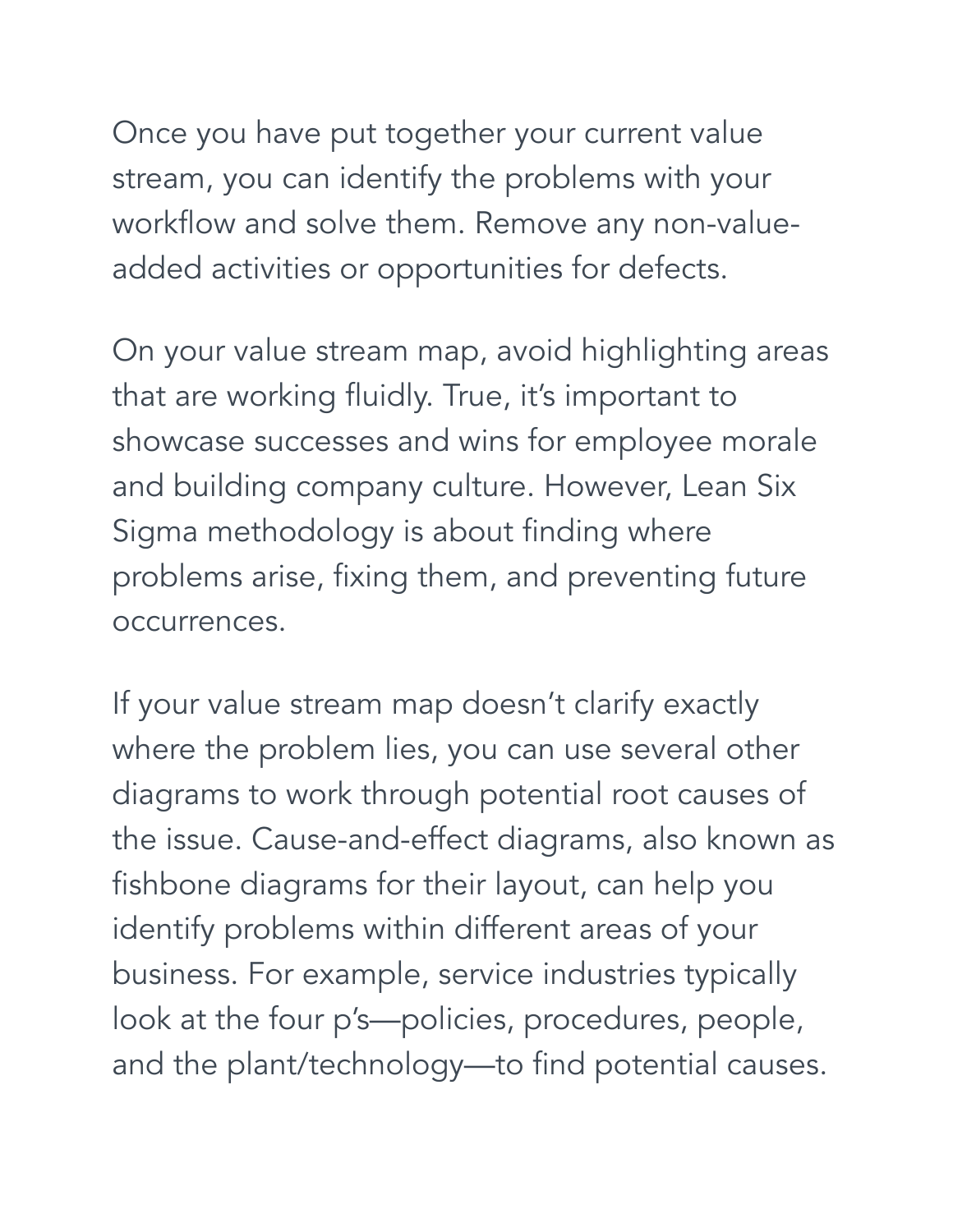*Cause-and-Effect Diagram Template (Click on image to modify online)* If you want to involve your team, you can also brainstorm issues with an *affinity diagram*.

## 4. Keep the ball rolling

The law of inertia states that an object at rest or moving at a constant speed will remain at rest or keep moving, unless it is acted upon by an external force. The same applies to your organization: nothing will change until change is enacted.

Workers will keep performing (or not performing) the same tasks until management decides otherwise. The onus is on the business to effectively, clearly communicate new standards and practices. Be sure each employee receives training and feedback. Otherwise, why expect the problem to change?

You can use Lucidchart to create a simple process [mapt](https://www.lucidchart.com/blog/six-sigma-process-mapping)hat clearly shows your employees what has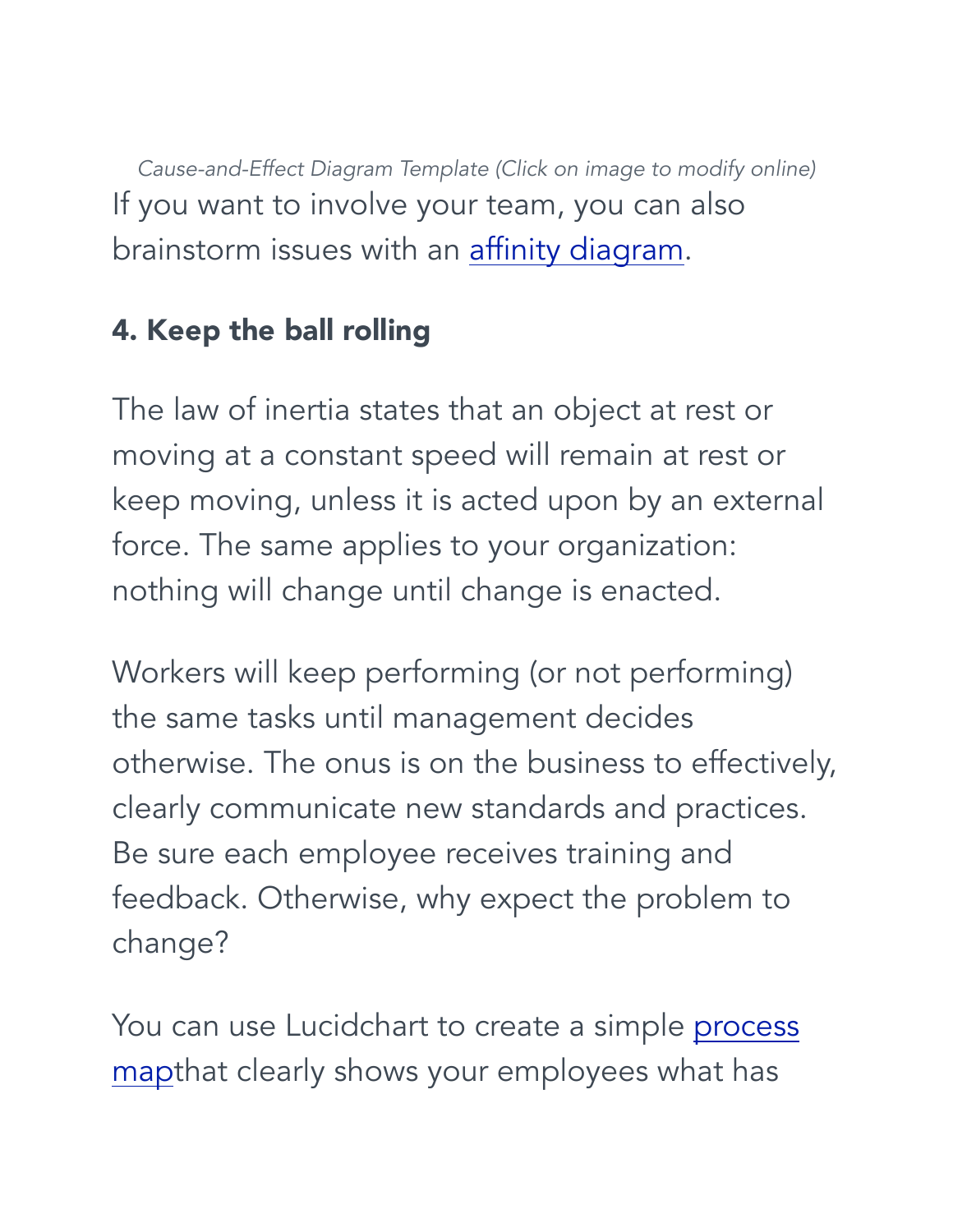changed about their workflow (add swimlanes to delineate responsibilities by team or employee). Customize this process map template with your own workflow.

*Lean Six Sigma Process Map (Click on image to modify this template)* 5. Create a culture of change and flexibility

As you can tell from the other principles we've discussed, Lean Six Sigma requires a lot of change. You need to welcome change and encourage your employees to accept change as well. Put yourself in the shoes of your employees—hearing that one's job has been automated or certain duties have been removed could cause them to panic. However, you can dispel fears by explaining the benefits of the change and show employees how you have made their work more impactful.

As part of this cultural shift, your company should always look for new ways to streamline the process and remove waste. Keep your eye on the data,